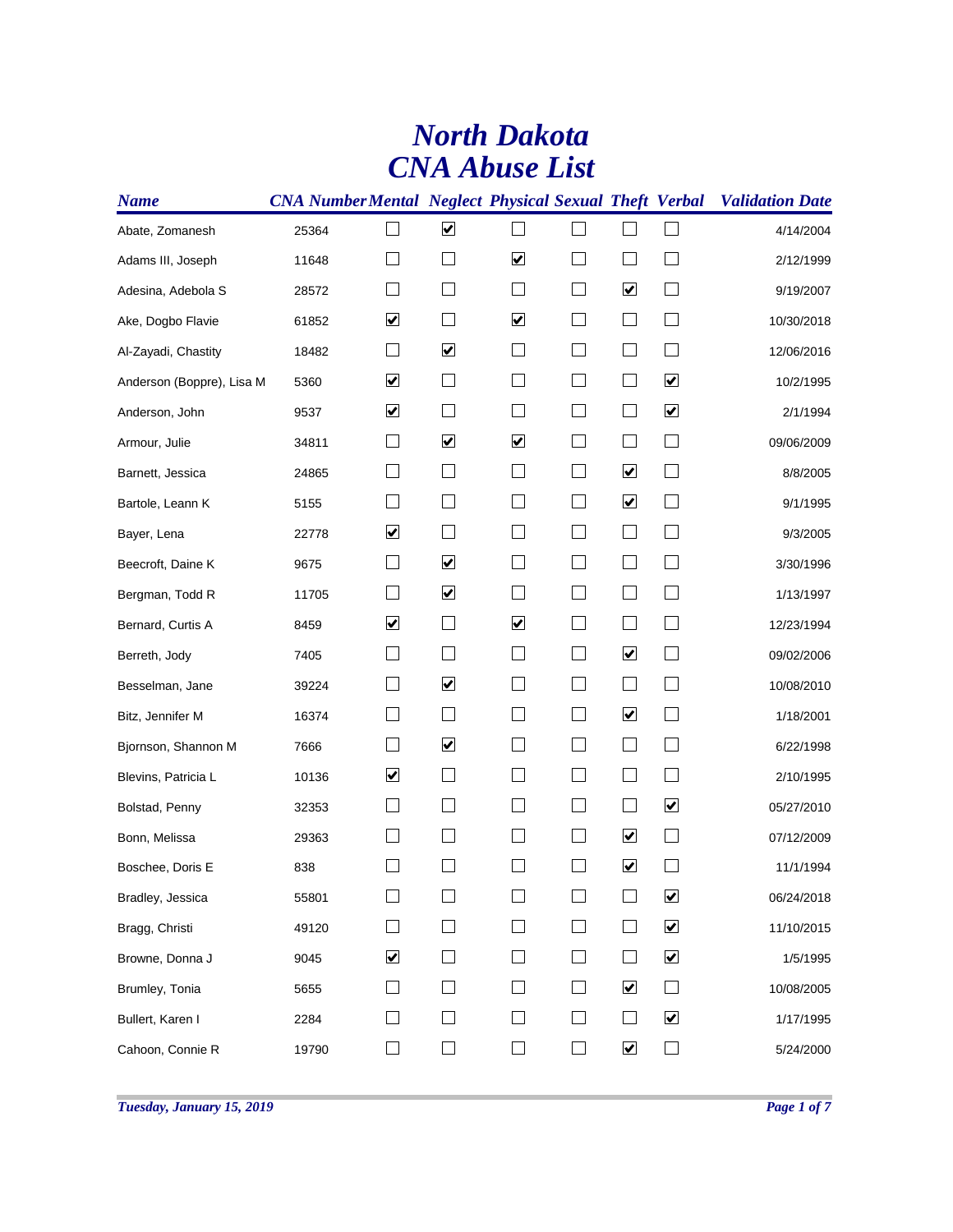| <b>Name</b>           |       |                          |                      |                              |                              |                             |                      | <b>CNA NumberMental Neglect Physical Sexual Theft Verbal Validation Date</b> |
|-----------------------|-------|--------------------------|----------------------|------------------------------|------------------------------|-----------------------------|----------------------|------------------------------------------------------------------------------|
| Carns, Alyssa         | 60517 |                          |                      |                              |                              | $\blacktriangledown$        |                      | 05/11/2007                                                                   |
| Clark, Danielle Ellen | 30620 |                          |                      |                              |                              | $\blacktriangledown$        | $\Box$               | 07/08/2007                                                                   |
| Cooper, Damien R      | 18550 |                          | $\blacktriangledown$ |                              |                              |                             |                      | 6/25/2000                                                                    |
| Corbin, Kimberly      | 35919 |                          |                      |                              | $\mathbf{I}$                 | $\blacktriangledown$        | $\mathbf{L}$         | 06/08/2009                                                                   |
| Corss, Catherine A    | 4979  |                          |                      |                              |                              | $\blacktriangledown$        |                      | 5/22/1996                                                                    |
| Couture, Nicholas     | 20518 | ☑                        | $\sim$               |                              | $\mathcal{L}$                | $\blacktriangledown$        | $\blacktriangledown$ | 2/15/2002                                                                    |
| Dahlen, Leeann E      | 6955  | ☑                        | $\blacktriangledown$ | $\blacktriangledown$         |                              |                             | $\blacktriangledown$ | 8/17/1995                                                                    |
| Dennis, Tiffany       | 33761 |                          |                      |                              |                              | $\blacktriangledown$        | $\vert \ \ \vert$    | 09/01/2009                                                                   |
| Deshazo, Teri L       | 13693 |                          |                      |                              | $\overline{\phantom{0}}$     | $\blacktriangledown$        | $\Box$               | 1/3/1997                                                                     |
| Dickens, Carole       | 3766  |                          |                      |                              |                              | $\blacktriangledown$        | $\vert \ \ \vert$    | 10/28/2007                                                                   |
| Dickens, Casey        | 42490 |                          | $\blacktriangledown$ |                              |                              |                             |                      | 01/22/2012                                                                   |
| Dinnel, Camryn        | 67297 |                          | $\blacktriangledown$ |                              | $\mathbf{I}$                 | $\mathbb{R}^n$              | $\mathbf{I}$         | 01/10/2019                                                                   |
| Dreher, Jessica       | 23048 |                          |                      |                              |                              | $\blacktriangledown$        | $\Box$               | 04/04/2002                                                                   |
| Edgerly, Heather A    | 12131 | ☑                        | $\sim$               | ☑                            | $\mathcal{L}$                | $\mathcal{L}_{\mathcal{A}}$ | $\vert \ \ \vert$    | 8/18/1997                                                                    |
| Eye, Jennifer         | 20684 |                          |                      |                              |                              | $\blacktriangledown$        |                      | 3/21/2003                                                                    |
| Farley, Dusti         | 26989 |                          |                      |                              |                              | $\blacktriangledown$        | $\Box$               | 03/01/2012                                                                   |
| Felchle, Alyssa       | 34505 |                          | $\blacktriangledown$ | $\sim$                       | $\blacksquare$               | $\Box$                      | $\Box$               | 04/28/2011                                                                   |
| Ferderer, Marionn     | 20212 |                          |                      | $\overline{\mathbf{v}}$      | $\blacksquare$               | $\Box$                      | ⊔                    | 07/06/2005                                                                   |
| Ferderer, Mark A      | 7689  | ☑                        |                      | $\boxed{\blacktriangledown}$ |                              |                             | $\blacktriangledown$ | 9/23/1994                                                                    |
| Fiddler, Richard C    | 4733  |                          |                      | $\overline{\phantom{a}}$     | $\boxed{\blacktriangledown}$ | $\mathbb{R}^n$              | $\Box$               | 3/15/1994                                                                    |
| Foster, Melissa K     | 9396  |                          |                      | $\overline{\mathbf{v}}$      | $\overline{\phantom{a}}$     | $\Box$                      | $\Box$               | 8/17/1995                                                                    |
| Fuller, Jenny L       | 10150 | ☑                        |                      | $\blacktriangledown$         |                              |                             | $\blacktriangledown$ | 2/5/1996                                                                     |
| Furrell, Steven S     | 10926 |                          | $\blacktriangledown$ |                              |                              |                             |                      | 8/3/1995                                                                     |
| Gahner, Duane R       | 7821  | ☑                        |                      | $\blacktriangledown$         | $\blacktriangledown$         | $\mathbf{I}$                | $\blacktriangledown$ | 7/20/2000                                                                    |
| Gassman, Sandra       | 24911 | $\overline{\phantom{0}}$ |                      | $\blacktriangledown$         | $\overline{\phantom{0}}$     | $\vert \ \ \vert$           | $\vert \ \ \vert$    | 12/12/2004                                                                   |
| Gifford, Jean         | 3495  |                          | $\blacktriangledown$ | $\blacktriangledown$         |                              | $\vert \ \ \vert$           |                      | 08/07/2016                                                                   |
| Gilje, Marlene T      | 18354 |                          |                      | $\blacktriangledown$         |                              | $\vert \ \ \vert$           |                      | 11/18/2001                                                                   |
| Glanzman, Jennifer    | 26918 |                          |                      |                              |                              | $\mathbf{I}$                | $\blacktriangledown$ | 11/27/2004                                                                   |
| Godes Malkuch, Bobbie | 34875 | $\mathcal{L}$            | $\blacktriangledown$ |                              |                              | $\mathbf{I}$                | $\vert \ \ \vert$    | 07/13/2009                                                                   |
| Gomez Moncera, Susana | 21480 |                          |                      |                              |                              | $\blacktriangledown$        | ×.                   | 09/15/2015                                                                   |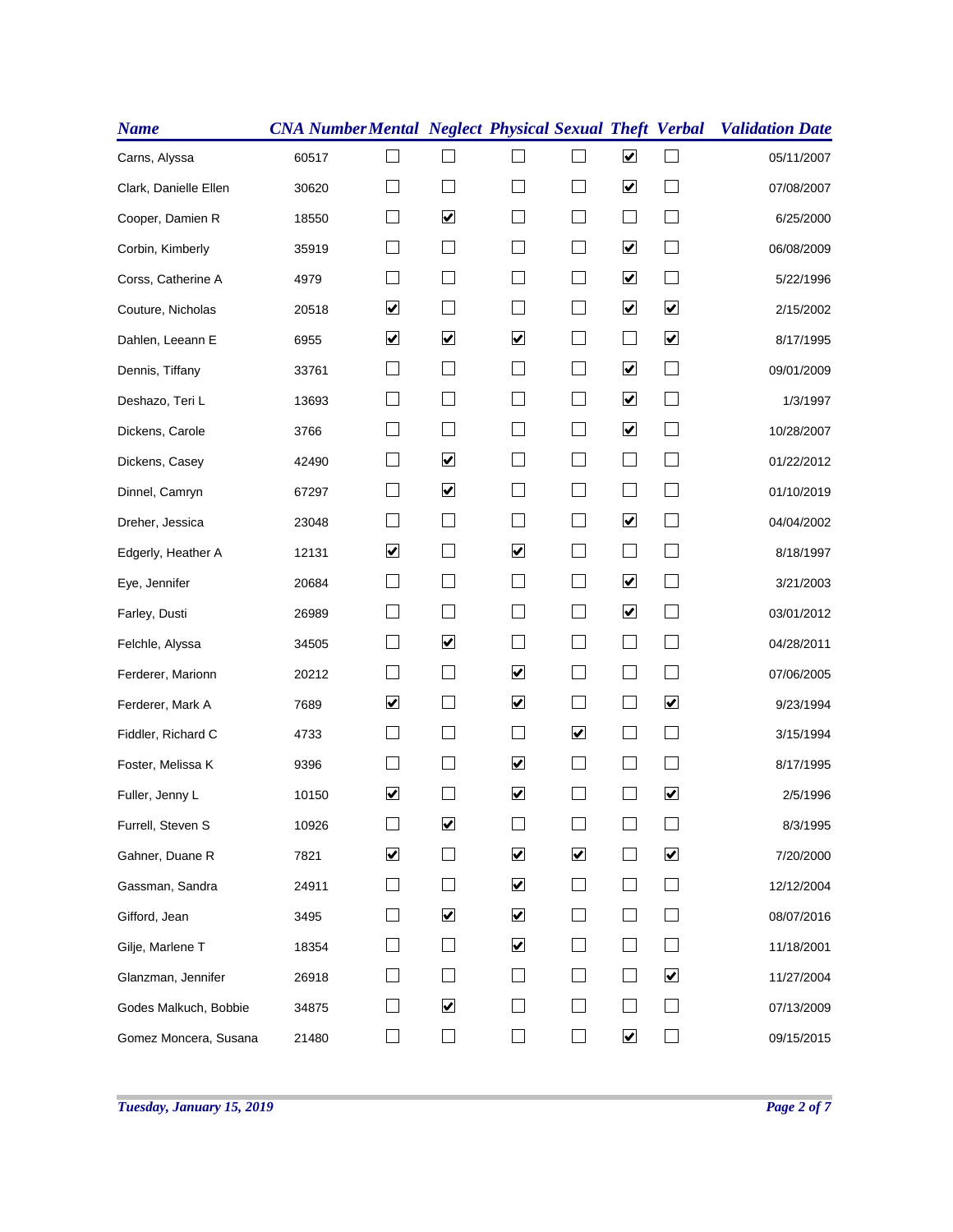| <b>Name</b>         |       |                              |                      |                                 |                          |                             |                                 | <b>CNA NumberMental Neglect Physical Sexual Theft Verbal Validation Date</b> |
|---------------------|-------|------------------------------|----------------------|---------------------------------|--------------------------|-----------------------------|---------------------------------|------------------------------------------------------------------------------|
| Good Bird, William  | 20456 |                              | $\blacktriangledown$ |                                 |                          |                             |                                 | 06/26/2008                                                                   |
| Goulet, Connie L    | 5201  |                              | $\blacktriangledown$ |                                 |                          |                             | $\mathbf{L}$                    | 8/15/1998                                                                    |
| Grant, Geri         | 16476 |                              | $\blacktriangledown$ |                                 |                          |                             |                                 | 9/2/2003                                                                     |
| Gratz, Emily        | 38043 |                              |                      |                                 | $\blacksquare$           | $\blacktriangledown$        | $\overline{\phantom{a}}$        | 10/30/2014                                                                   |
| Grider, Phillip     | 26429 |                              |                      |                                 |                          |                             | $\blacktriangledown$            | 11/03/2005                                                                   |
| Gunderson, Donna J  | 1105  |                              | $\sim$               | $\blacktriangledown$            |                          | $\mathbb{R}^n$              | $\Box$                          | 5/4/1994                                                                     |
| Hanel, Clara M      | 25    |                              |                      |                                 |                          | $\sim$                      | $\blacktriangledown$            | 1/4/1997                                                                     |
| Hans, Carol D       | 7256  | ☑                            |                      |                                 |                          | $\mathbf{I}$                | $\blacktriangledown$            | 12/12/1998                                                                   |
| Hanson, Jennifer J  | 4262  |                              | $\blacktriangledown$ |                                 | $\mathcal{L}$            | L.                          | $\mathcal{L}_{\mathcal{A}}$     | 12/30/1996                                                                   |
| Hanson, Kristen     | 32433 |                              |                      |                                 |                          | $\blacktriangledown$        | $\vert \ \ \vert$               | 05/19/2018                                                                   |
| Harper, Jennifer A  | 10060 |                              | $\blacktriangledown$ | $\boxed{\blacktriangledown}$    |                          |                             |                                 | 8/9/1995                                                                     |
| Harstad, Ellen M    | 2962  |                              |                      | $\boxed{\blacktriangledown}$    | $\blacksquare$           | $\mathbb{R}^n$              | $\mathbf{L}$                    | 7/28/1995                                                                    |
| Heer, Daryl         | 9560  |                              |                      | $\boxed{\blacktriangledown}$    |                          |                             | $\Box$                          | 03/13/2005                                                                   |
| Heil, Terri L       | 17688 |                              |                      |                                 |                          | $\blacktriangledown$        | $\vert \ \ \vert$               | 12/30/1999                                                                   |
| Hendricks, Sally    | 6625  | ☑                            |                      | ☑                               |                          | $\overline{\phantom{0}}$    |                                 | 3/15/1995                                                                    |
| Hermes, Jeanne Ruth | 6109  |                              |                      | $\overline{\blacktriangledown}$ |                          | $\Box$                      | $\vert \ \ \vert$               | 3/9/1994                                                                     |
| Hickey, Sherry L    | 2318  |                              |                      | $\vert \ \ \vert$               | $\blacksquare$           | $\blacktriangledown$        | ⊔                               | 2/14/1994                                                                    |
| Hochhalter, Lucia   | 13549 |                              |                      | $\overline{\mathbf{v}}$         |                          | $\Box$                      | $\Box$                          | 03/08/2007                                                                   |
| Hoiland, Dana       | 25421 |                              |                      | $\boxed{\blacktriangledown}$    |                          | $\overline{\phantom{0}}$    |                                 | 11/21/2003                                                                   |
| Holter, Sherryl     | 6762  |                              |                      |                                 | $\mathbf{I}$             | $\mathbb{R}^n$              | $\overline{\blacktriangledown}$ | 11/23/2005                                                                   |
| Honrud, Kallie      | 23731 |                              | $\blacktriangledown$ |                                 |                          | $\overline{\phantom{a}}$    | $\Box$                          | 02/28/2005                                                                   |
| Hoon, Lauranda Ann  | 20866 |                              |                      |                                 |                          | $\blacktriangledown$        |                                 | 5/12/2003                                                                    |
| Hooper, Rebecca     | 30494 |                              |                      |                                 |                          |                             | $\blacktriangledown$            | 01/10/2007                                                                   |
| Hopton, Sandra M    | 7073  | $\blacktriangledown$         |                      |                                 |                          | $\overline{\phantom{0}}$    | $\overline{\phantom{a}}$        | 3/31/1995                                                                    |
| Horner, Jennifer    | 14498 | $\mathbb{R}^n$               |                      |                                 | $\overline{\phantom{0}}$ | $\blacktriangledown$        | $\vert \ \ \vert$               | 06/15/2009                                                                   |
| Hovendick, Lisa M   | 10219 |                              |                      |                                 |                          | $\blacktriangleright$       |                                 | 1/28/1996                                                                    |
| Idso, Brenda K      | 9780  |                              | $\blacktriangledown$ |                                 |                          | $\mathcal{L}_{\mathcal{A}}$ |                                 | 12/19/1997                                                                   |
| Jacobs, Carol A     | 12498 | ☑                            |                      | $\blacktriangledown$            |                          | $\mathbf{I}$                |                                 | 1/26/1998                                                                    |
| Jenssen, Dirvin     | 4991  | $\boxed{\blacktriangledown}$ |                      |                                 |                          | $\Box$                      | $\blacktriangledown$            | 3/31/2003                                                                    |
| Jerome, Melinda M   | 15154 |                              |                      |                                 |                          | $\mathbb{R}$                | $\blacktriangledown$            | 11/17/1997                                                                   |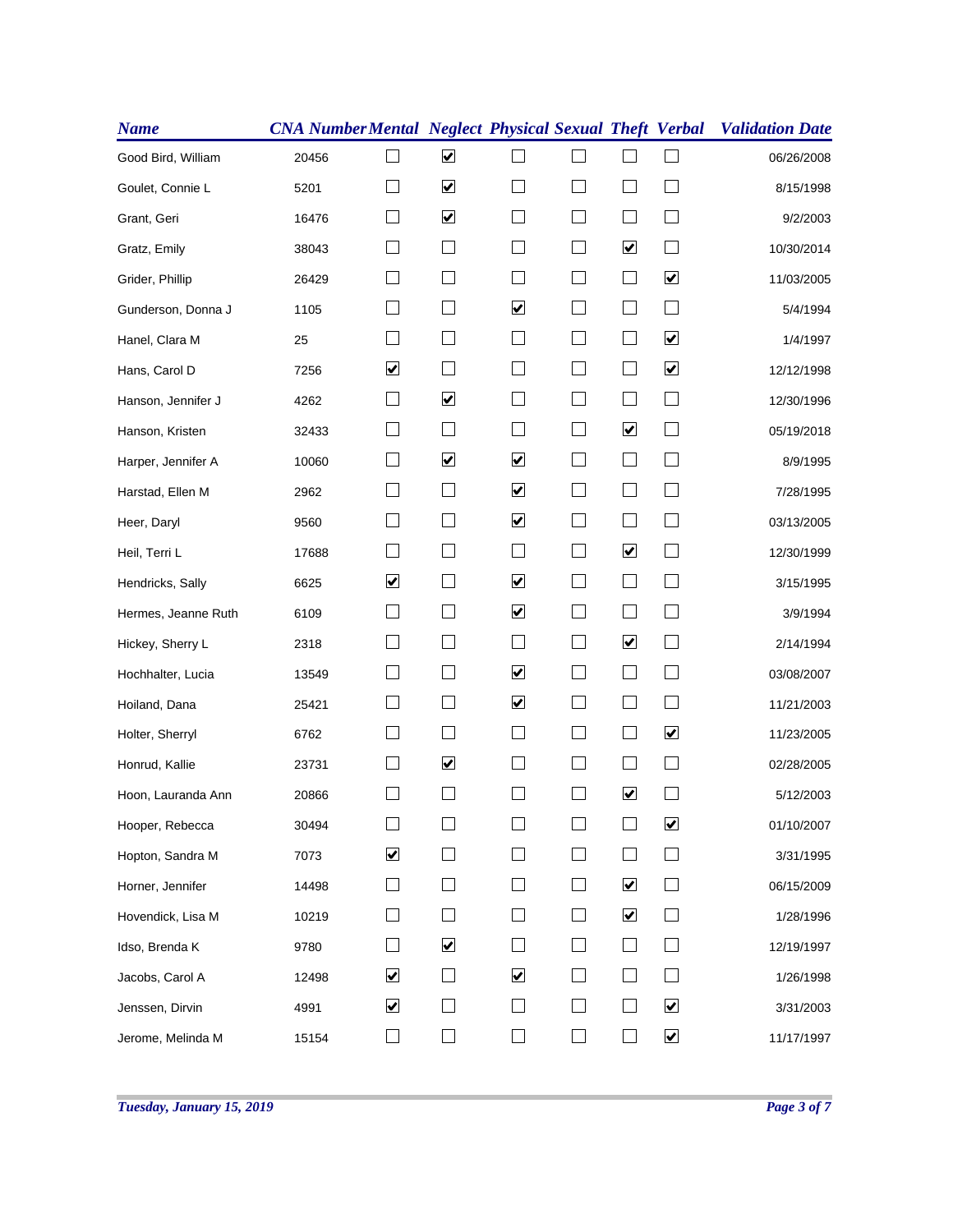| <b>Name</b>             |       |   |                      |                         |                      |                             |                          | <b>CNA Number Mental Neglect Physical Sexual Theft Verbal Validation Date</b> |
|-------------------------|-------|---|----------------------|-------------------------|----------------------|-----------------------------|--------------------------|-------------------------------------------------------------------------------|
| Jorgensen, Cindy        | 6915  |   |                      | $\blacktriangledown$    |                      |                             |                          | 1/24/1994                                                                     |
| Jorgenson, Connie       | 2922  |   | $\blacktriangledown$ |                         |                      |                             | $\mathbf{L}$             | 04/03/2006                                                                    |
| Kaftan, Kelly           | 21423 |   | $\blacktriangledown$ |                         |                      |                             |                          | 03/08/2003                                                                    |
| Kaltenberg, Holly       | 31741 |   | $\blacktriangledown$ |                         | $\blacksquare$       | $\mathcal{L}_{\mathcal{A}}$ | $\overline{\phantom{a}}$ | 09/28/2017                                                                    |
| Karsky, Roxanne Mehrer  | 1435  |   |                      |                         |                      | $\blacktriangledown$        |                          | 9/1/1994                                                                      |
| Kasprowicz, Tasha       | 24113 |   | $\sim$               | $\blacktriangledown$    | $\mathbf{I}$         | $\mathbb{R}^n$              | $\vert \ \ \vert$        | 2/24/2003                                                                     |
| Kelsch, Eileen S        | 8496  |   |                      | $\blacktriangledown$    |                      |                             |                          | 6/24/1994                                                                     |
| Kostelecky, Cathy F     | 13556 |   |                      | $\blacktriangledown$    |                      | $\mathbb{R}$                |                          | 6/21/1998                                                                     |
| Kramer, Myrdette        | 52870 |   | $\blacktriangledown$ |                         | $\mathcal{L}$        |                             | <b>College</b>           | 12/28/2014                                                                    |
| Kukert, Tanya S         | 13665 |   | $\blacktriangledown$ |                         |                      | L.                          | $\overline{\phantom{a}}$ | 7/2/1997                                                                      |
| Lafferty, Theresa       | 28099 |   |                      |                         |                      | $\blacktriangledown$        |                          | 12/04/2013                                                                    |
| Lagerquist, Gail        | 22611 |   |                      |                         | $\mathbf{I}$         | $\mathbf{L}$                | $\blacktriangledown$     | 04/15/2011                                                                    |
| Langowski, Lori M       | 2733  |   |                      |                         |                      | $\blacktriangledown$        | $\Box$                   | 2/6/1995                                                                      |
| Larson, Blair           | 27206 |   |                      |                         | $\mathcal{L}$        | $\blacktriangledown$        | $\vert \ \ \vert$        | 09/05/2006                                                                    |
| Lee, Cassandra          | 31879 |   | $\blacktriangledown$ |                         |                      | $\overline{\phantom{0}}$    |                          | 06/15/2008                                                                    |
| Lockwood, Kylie         | 33683 |   | $\sim$               |                         |                      | $\mathbb{R}^n$              | $\blacktriangledown$     | 02/25/2009                                                                    |
| Luiken, Penny           | 18449 |   | $\blacktriangledown$ |                         | $\blacksquare$       | $\mathbb{R}^n$              | $\Box$                   | 04/28/2011                                                                    |
| Luney, Patti wooldridge | 3035  |   | $\blacktriangledown$ |                         | $\mathbf{I}$         | $\Box$                      | $\overline{\mathbf{v}}$  | 7/9/1991                                                                      |
| Mackellar, Nancy A      | 9314  |   | $\blacktriangledown$ |                         |                      |                             | $\mathbb{R}^n$           | 6/13/1995                                                                     |
| Makwae, Hellen          | 48755 | ☑ | $\blacktriangledown$ |                         | $\mathbf{I}$         | $\mathbb{R}^n$              | $\vert \ \ \vert$        | 01/31/2018                                                                    |
| Manson, Susan J         | 2956  |   | $\mathcal{L}$        |                         | $\blacksquare$       | $\blacktriangledown$        | $\Box$                   | 6/28/1998                                                                     |
| Martinez, Michelle      | 32087 |   |                      |                         |                      | $\blacktriangledown$        |                          | 03/07/2008                                                                    |
| McArthur, Roxanne       | 20870 |   |                      |                         | $\blacktriangledown$ |                             |                          | 11/17/2004                                                                    |
| Mclean, Twila K         | 1428  |   | $\blacktriangledown$ | $\blacktriangledown$    |                      | $\sim$                      |                          | 9/1/1994                                                                      |
| Mecha, Hesbon           | 52761 | ☑ | $\blacksquare$       |                         | $\blacksquare$       | $\vert \ \ \vert$           |                          | 11/04/2016                                                                    |
| Meehan, Cindy M         | 326   |   |                      | $\overline{\mathbf{v}}$ |                      | $\vert$                     |                          | 1/25/1996                                                                     |
| Merrigan, Jackie        | 21765 |   | $\blacktriangledown$ |                         |                      | $\Box$                      |                          | 12/11/2003                                                                    |
| Mickelsen, Travis       | 23403 |   |                      |                         |                      | $\blacktriangledown$        |                          | 02/11/2016                                                                    |
| Mickelson, Christy      | 28884 |   |                      |                         | $\blacktriangledown$ | $\mathbf{L}$                |                          | 12/13/2007                                                                    |
| Miedema, Teresa         | 5253  |   |                      |                         | $\vert \ \ \vert$    | $\blacktriangledown$        |                          | 12/2/1996                                                                     |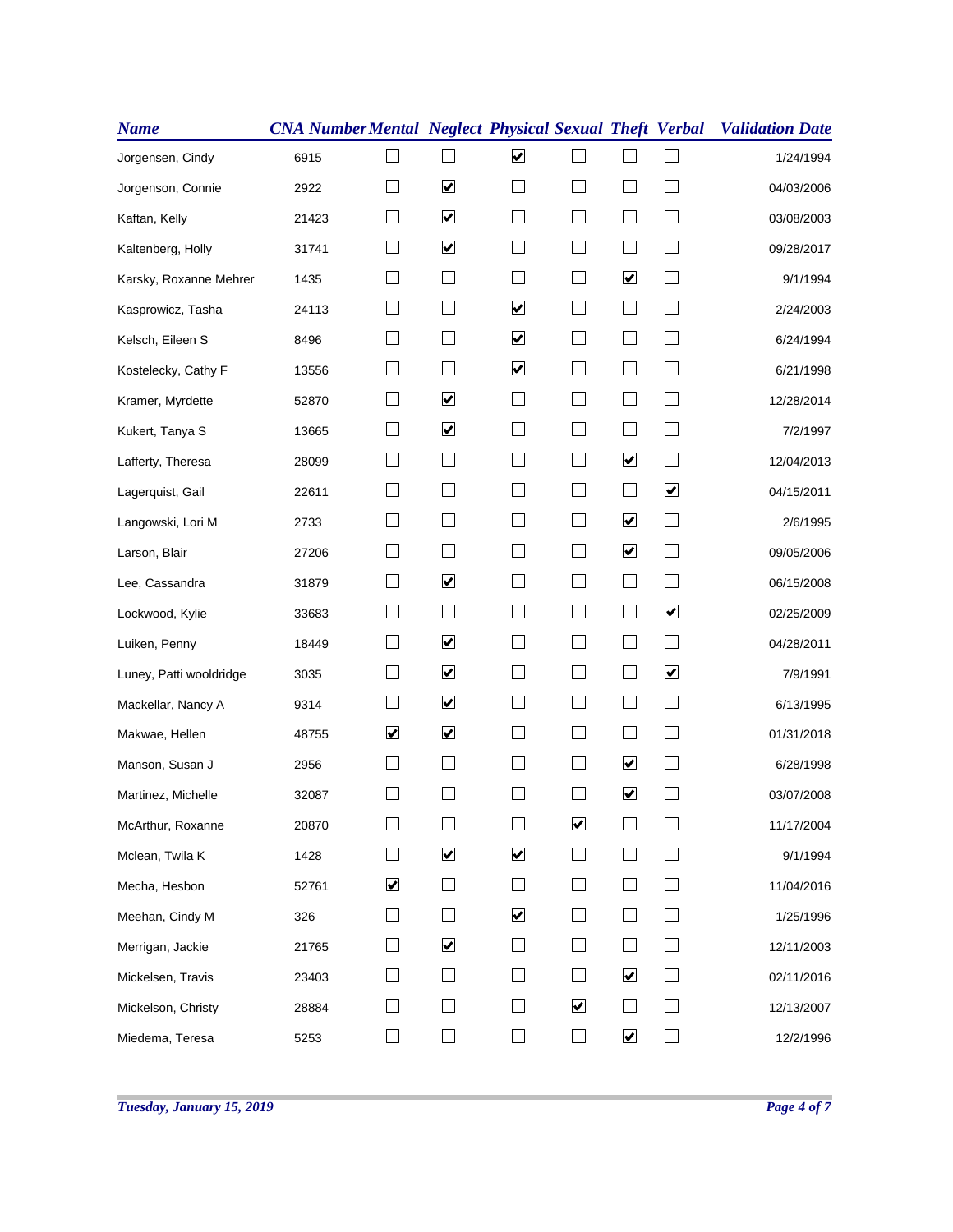| <b>Name</b>           |       |                              |                      |                              |                |                             |                                 | <b>CNA Number Mental Neglect Physical Sexual Theft Verbal Validation Date</b> |
|-----------------------|-------|------------------------------|----------------------|------------------------------|----------------|-----------------------------|---------------------------------|-------------------------------------------------------------------------------|
| Morin, Jolene         | 37758 |                              |                      | $\blacktriangledown$         |                |                             |                                 | 10/31/2010                                                                    |
| Morris, Carol D       | 10841 | ☑                            |                      | $\blacktriangledown$         |                |                             | $\mathbf{L}$                    | 8/9/1995                                                                      |
| Mortrud, Nicole L     | 16495 | $\boxed{\blacktriangledown}$ |                      | $\overline{\mathbf{v}}$      |                |                             |                                 | 10/6/2000                                                                     |
| Murphy, John R        | 5456  | ☑                            | $\blacktriangledown$ | $\blacktriangledown$         | $\blacksquare$ | $\Box$                      | $\mathbf{L}$                    | 6/19/1995                                                                     |
| Nelson, David E       | 17097 |                              |                      | $\blacktriangledown$         |                |                             | $\mathbf{L}$                    | 1/17/2000                                                                     |
| Novak, Janelle K      | 3598  |                              | $\sim$               |                              | $\mathcal{L}$  | $\blacktriangledown$        | $\vert \ \ \vert$               | 11/18/1991                                                                    |
| Nurudeen, Abdul-Hafiz | 62661 | ☑                            |                      |                              |                | $\sim$                      |                                 | 03/13/2017                                                                    |
| Olson, Dorothy A      | 5839  |                              | $\blacktriangledown$ |                              |                | $\overline{\phantom{0}}$    |                                 | 3/13/1996                                                                     |
| Olson, Holly          | 2344  |                              | $\blacktriangledown$ |                              | $\mathcal{L}$  | L.                          | $\mathcal{L}_{\mathcal{A}}$     | 09/03/2006                                                                    |
| Ortiz, Rosalinda      | 18788 |                              |                      |                              |                | $\blacktriangledown$        | $\vert \ \ \vert$               | 5/25/2000                                                                     |
| Oswalt, Beverly A     | 7088  |                              |                      |                              |                |                             | $\blacktriangledown$            | 11/1/1993                                                                     |
| Otto, Virginia F      | 10186 |                              |                      | $\boxed{\blacktriangledown}$ | $\blacksquare$ | $\mathbb{R}^n$              | $\mathbb{R}^n$                  | 12/31/1997                                                                    |
| Page, Stephanie D     | 12961 |                              |                      |                              |                | $\blacktriangledown$        | $\Box$                          | 10/2/1996                                                                     |
| Pekas, Karen M        | 11053 |                              | $\sim$               |                              | $\mathcal{L}$  | $\blacktriangledown$        | $\vert \ \ \vert$               | 9/22/1995                                                                     |
| Pendergrass, Vivian   | 19883 |                              | $\blacktriangledown$ |                              |                | $\overline{\phantom{0}}$    |                                 | 03/08/2008                                                                    |
| Pigg, Joshua          | 40062 | ☑                            |                      |                              |                | $\Box$                      | $\blacktriangledown$            | 01/21/2012                                                                    |
| Prom, Julianne L      | 11832 |                              |                      | ☑                            | $\blacksquare$ | $\overline{\phantom{a}}$    | $\Box$                          | 11/28/1995                                                                    |
| Purpur, Carolyn       | 10616 |                              |                      | $\overline{\mathbf{v}}$      | $\mathbf{I}$   | $\Box$                      | $\overline{\mathbf{v}}$         | 11/28/2001                                                                    |
| Rasmussen, Shaine     | 19848 |                              |                      | $\boxed{\blacktriangledown}$ |                | $\overline{\phantom{0}}$    | $\Box$                          | 5/14/2004                                                                     |
| Rasmusson, Ethel      | 11367 |                              |                      | ×.                           | $\mathbf{I}$   | $\mathbb{R}^n$              | $\overline{\blacktriangledown}$ | 11/08/2009                                                                    |
| Rau, Debra            | 53797 | ☑                            | $\Box$               | $\vert \ \ \vert$            |                | $\Box$                      | $\blacktriangledown$            | 05/31/2015                                                                    |
| Ree, Angie            | 37326 |                              |                      |                              |                | $\blacktriangledown$        | $\overline{\phantom{a}}$        | 03/22/2013                                                                    |
| Reed, Allyn           | 27695 |                              |                      |                              |                |                             | $\blacktriangledown$            | 02/28/2009                                                                    |
| Reiker, Christopher A | 13450 |                              |                      | $\blacktriangledown$         |                | $\overline{\phantom{0}}$    | $\mathbf{I}$                    | 5/21/1997                                                                     |
| Roehrich, Nancy       | 50225 | $\overline{\phantom{0}}$     | $\blacktriangledown$ |                              |                | $\mathbf{I}$                | $\vert \ \ \vert$               | 10/02/2012                                                                    |
| Rohrick, Julie K      | 1627  |                              |                      |                              |                | $\blacktriangledown$        |                                 | 4/8/1998                                                                      |
| Roquette, Crystal K   | 7347  |                              |                      |                              |                | $\blacktriangledown$        |                                 | 7/6/1994                                                                      |
| Rosser, Kimberly      | 52149 |                              |                      |                              |                | $\blacktriangledown$        |                                 | 11/30/2013                                                                    |
| Rostock, Melisa       | 15408 |                              |                      |                              |                | $\blacktriangledown$        | $\overline{\phantom{0}}$        | 12/09/2007                                                                    |
| Schilousky, William   | 31636 |                              |                      | $\boxed{\blacktriangledown}$ |                | $\mathcal{L}_{\mathcal{A}}$ | ×.                              | 08/19/2007                                                                    |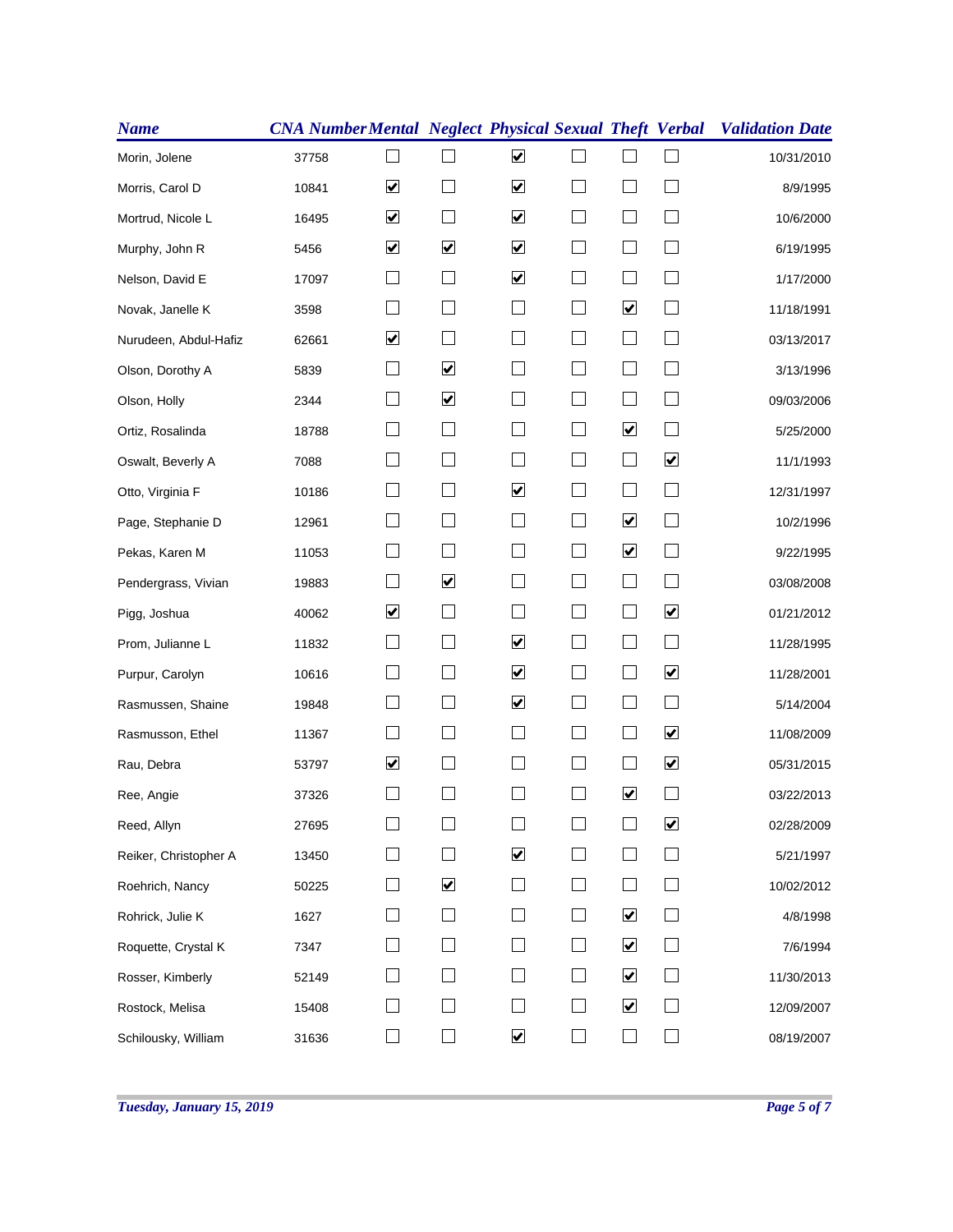| <b>Name</b>           |       |                          |                         |                         |                          |                             |                          | <b>CNA Number Mental Neglect Physical Sexual Theft Verbal Validation Date</b> |
|-----------------------|-------|--------------------------|-------------------------|-------------------------|--------------------------|-----------------------------|--------------------------|-------------------------------------------------------------------------------|
| Schlabsz, Eunice, M   | 1945  |                          |                         | $\overline{\mathbf{v}}$ |                          |                             | $\Box$                   | 1/4/1994                                                                      |
| Schon, Courtney       | 50105 |                          | $\blacktriangledown$    |                         |                          |                             | $\Box$                   | 07/17/2016                                                                    |
| Schott, Deborah       | 16156 |                          |                         | $\blacktriangledown$    |                          |                             |                          | 03/14/2005                                                                    |
| Schulte, Ashley       | 22891 |                          |                         | $\blacktriangledown$    |                          | $\overline{\phantom{0}}$    | $\mathbf{I}$             | 2/12/1999                                                                     |
| Schwab, Laura Jostad  | 9304  | ☑                        |                         |                         |                          |                             | $\blacktriangledown$     | 7/6/1997                                                                      |
| Schwartzbauer, Lisa M | 5641  |                          | $\vert \ \ \vert$       | $\blacktriangledown$    | $\blacksquare$           |                             | $\vert \ \ \vert$        | 5/23/2001                                                                     |
| Senski, Rebecca       | 37390 |                          |                         |                         |                          | $\blacktriangledown$        | $\overline{\phantom{a}}$ | 03/14/2016                                                                    |
| Sepp, Valerie         | 46542 |                          | $\blacktriangledown$    |                         |                          |                             |                          | 01/03/2016                                                                    |
| Shafer, Judith K      | 2836  |                          |                         |                         | $\blacksquare$           |                             | $\blacktriangledown$     | 7/30/1992                                                                     |
| Sharbono, Teresa      | 18257 |                          | $\blacktriangledown$    |                         |                          | $\overline{\phantom{0}}$    | $\vert \ \ \vert$        | 03/28/2003                                                                    |
| Simon, Amanda         | 18373 |                          | $\blacktriangledown$    |                         |                          |                             |                          | 06/11/2003                                                                    |
| Sivertson, Angela     | 61143 |                          |                         |                         |                          | $\mathcal{L}_{\mathcal{A}}$ | $\blacktriangledown$     | 02/24/2017                                                                    |
| Skjordal, Becky Jo    | 8965  |                          |                         |                         |                          | $\blacktriangledown$        | ⊔                        | 09/30/2005                                                                    |
| Slominski, Nancy Jean | 2115  |                          |                         |                         | $\overline{\phantom{0}}$ | $\blacktriangledown$        | $\mathbf{I}$             | 09/17/2004                                                                    |
| Smith, Ashley         | 67289 | ☑                        |                         |                         |                          |                             | $\vert \ \ \vert$        | 01/05/2018                                                                    |
| Smith, Brandy K       | 11766 |                          | $\overline{\mathbf{v}}$ |                         |                          | $\sim$                      | $\mathbf{I}$             | 8/9/1996                                                                      |
| Smith, Tina M         | 6865  |                          |                         | ☑                       | $\mathcal{L}$            |                             | $\overline{\mathbf{v}}$  | 1/4/1996                                                                      |
| Speese, Chandler      | 49380 |                          | $\Box$                  |                         | $\mathcal{L}$            | $\blacktriangledown$        | $\Box$                   | 11/30/2013                                                                    |
| Speldrich, Connie J   | 4686  |                          |                         | $\overline{\mathbf{v}}$ |                          |                             |                          | 7/7/1997                                                                      |
| Sprenger, Thelma      | 27443 |                          |                         | $\blacktriangledown$    |                          | $\sim$                      | $\mathbf{I}$             | 01/02/2009                                                                    |
| Stangler, Barbara     | 11673 |                          |                         |                         |                          | $\blacktriangledown$        | $\Box$                   | 5/19/2002                                                                     |
| Stolt, LeRoy          | 26900 |                          | $\blacktriangledown$    |                         |                          |                             |                          | 08/28/2004                                                                    |
| Storkson, Carrie F    | 9214  | $\blacktriangledown$     |                         |                         |                          |                             |                          | 9/20/1995                                                                     |
| Strutz, Doug D        | 9404  |                          |                         | $\blacktriangledown$    |                          |                             |                          | 8/1/1993                                                                      |
| Suah, Suah            | 59297 |                          |                         | $\blacktriangledown$    |                          |                             |                          | 02/15/2018                                                                    |
| Swanson, Einar M      | 1780  | $\overline{\phantom{a}}$ |                         | ⊻                       |                          | $\mathbb{R}^n$              |                          | 12/27/1994                                                                    |
| Swenson, Maria D      | 9602  | ☑                        |                         | $\blacktriangledown$    |                          |                             |                          | 7/28/1995                                                                     |
| Taxis, Shauna M       | 12444 |                          |                         |                         |                          | $\blacktriangledown$        |                          | 4/10/1996                                                                     |
| Thielen, Krista A     | 15864 | ☑                        | $\blacktriangledown$    | $\blacktriangledown$    |                          |                             |                          | 6/26/1998                                                                     |
| Thol, Pamela K        | 3686  | $\Box$                   | $\blacktriangledown$    | $\blacksquare$          |                          |                             | $\mathcal{L}$            | 7/20/1999                                                                     |